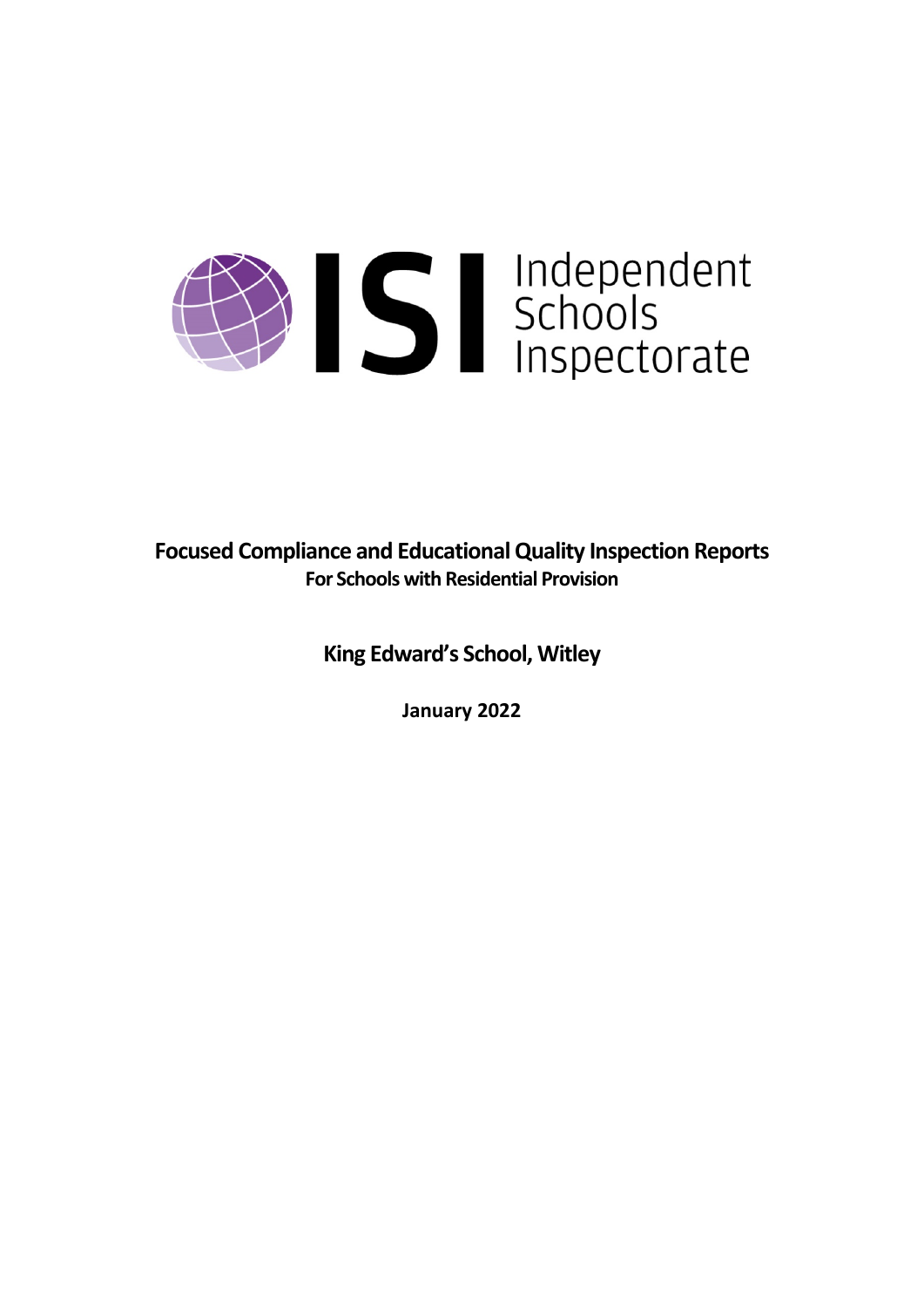# **Contents**

|    | <b>School's Details</b>                                              | 3  |
|----|----------------------------------------------------------------------|----|
| 1. | <b>Background Information</b>                                        | 4  |
|    | <b>About the school</b>                                              | 4  |
|    | What the school seeks to do                                          | 4  |
|    | About the pupils                                                     | 4  |
| 2. | <b>Regulatory Compliance Inspection</b>                              | 5  |
|    | Preface                                                              | 5  |
|    | <b>Key findings</b>                                                  | 6  |
|    | PART 1 - Quality of education provided                               | 6  |
|    | PART 2 - Spiritual, moral, social and cultural development of pupils | 6  |
|    | PART 3 - Welfare, health and safety of pupils                        | 6  |
|    | PART 4 – Suitability of staff, supply staff, and proprietors         | 7  |
|    | PART 5 - Premises of and accommodation at schools                    | 7  |
|    | <b>PART 6 - Provision of information</b>                             | 7  |
|    | PART 7 - Manner in which complaints are handled                      | 7  |
|    | PART 8 - Quality of leadership in and management of schools          | 7  |
| 3. | <b>Educational Quality Inspection</b>                                | 8  |
|    | Preface                                                              | 8  |
|    | <b>Key findings</b>                                                  | 8  |
|    | <b>Recommendations</b>                                               | 9  |
|    | The quality of the pupils' academic and other achievements           | 9  |
|    | The quality of the pupils' personal development                      | 11 |
| 4. | <b>Inspection Evidence</b>                                           | 13 |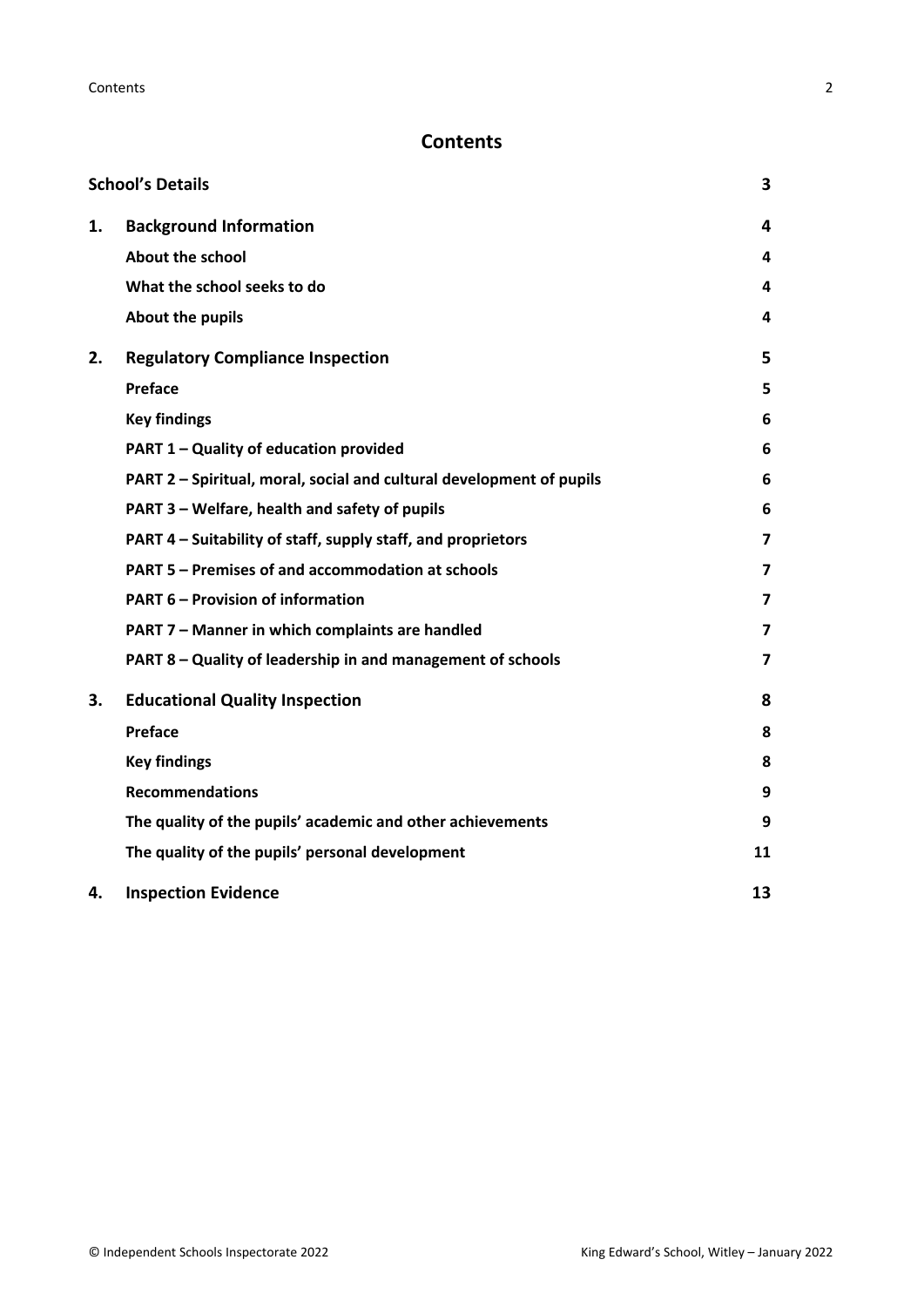| 936/6103                                                         |     |                                               |                              |
|------------------------------------------------------------------|-----|-----------------------------------------------|------------------------------|
| 311997                                                           |     |                                               |                              |
| Petworth Road<br>Witley<br>Godalming<br>Surrey<br><b>GU8 5SG</b> |     |                                               |                              |
| 01428 686735                                                     |     |                                               |                              |
| info@kesw.org                                                    |     |                                               |                              |
| Mrs Joanna Wright                                                |     |                                               |                              |
| Mrs Justine Voisin                                               |     |                                               |                              |
| 11 to 19                                                         |     |                                               |                              |
| 421                                                              |     |                                               |                              |
| Day pupils                                                       | 273 | <b>Boarders</b>                               | 148                          |
| <b>Seniors</b>                                                   | 316 | <b>Sixth Form</b>                             | 105                          |
|                                                                  |     |                                               |                              |
|                                                                  |     | King Edward's School<br>11 to 14 January 2022 | King Edward's School, Witley |

# <span id="page-2-0"></span>**School's Details**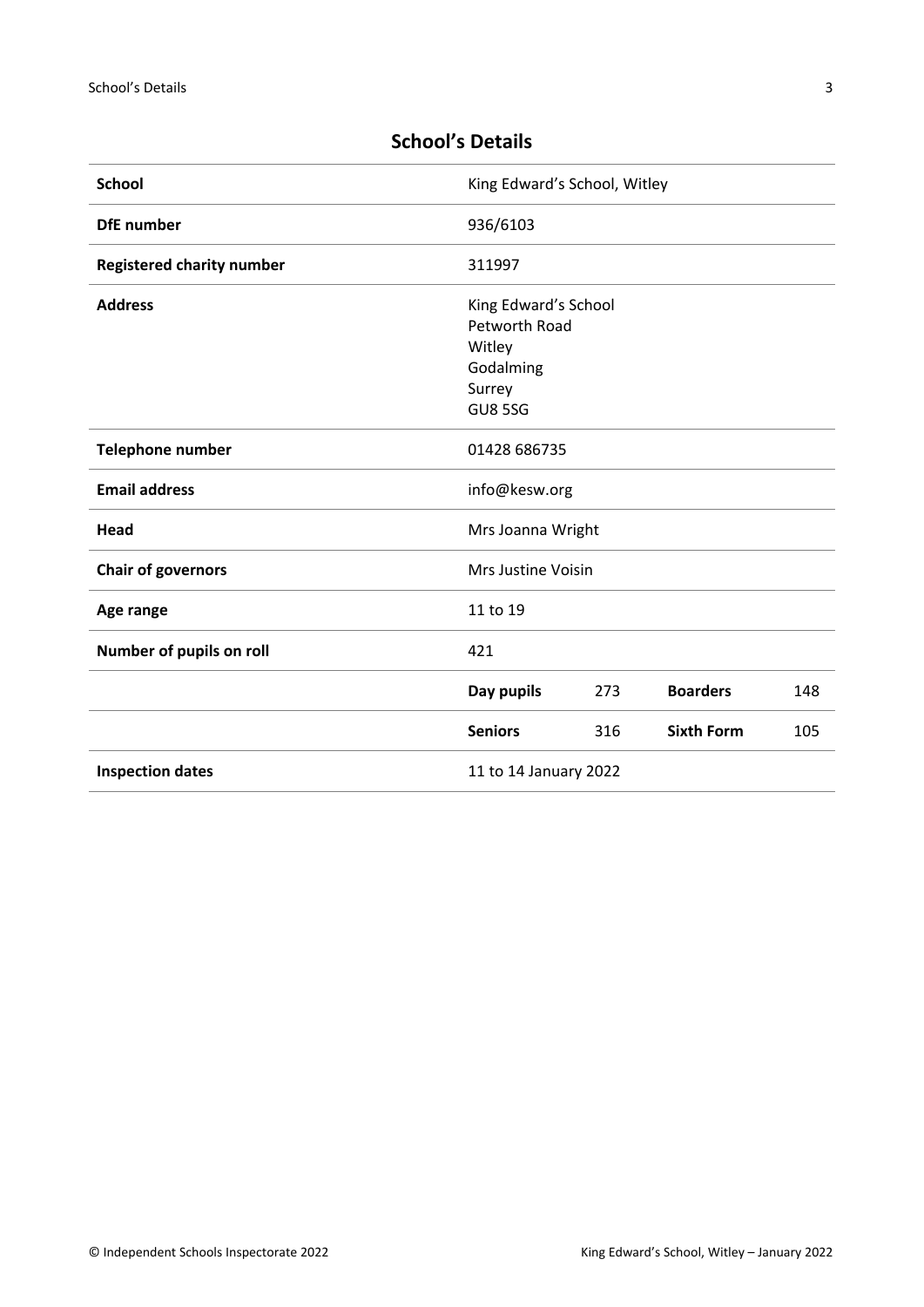## <span id="page-3-0"></span>**1. Background Information**

#### <span id="page-3-1"></span>**About the school**

- 1.1 King Edward's School Witley, founded in 1553 in the City of London as 'a house to lodge Christ in' is an independent, co-educational boarding and day school. To provide boarding facilities, the school moved to a larger campus in Witley, Surrey in 1865. The governing body is known as The Court of Bridewell, reflecting its historic foundation. A new head has been in position since September 2019.
- 1.2 During the period March to August 2020, the whole school remained open only for children of key workers. A number of boarders continued to be accommodated on-site. During this period of closure the school provided remote learning materials for all pupils.
- 1.3 In the interests of infection control during the COVID-19 (coronavirus) pandemic, inspection evidence was gathered partly remotely and partly on-site to reduce contact within the school setting.
- 1.4 In line with the direction given by the Department for Education (DfE) at the time, no evaluation has been made of the nature or effectiveness of any provision made during the period March to August 2020, including its impact on pupils' learning, achievement or personal development. Any concerns relating to pupils' welfare during this period which directly relate to measures implemented by the school have been considered.
- 1.5 During the lockdown period of January to March 2021, all pupils other than vulnerable pupils or the children of key workers received remote learning provision at home. Overseas boarders that did not return home received remote learning materials at the home of their guardians.
- 1.6 In 2020 and 2021, public examinations were not held. For pupils who would have been expected to take these examinations, centre-assessed grades and teacher-assessed grades were awarded.

#### <span id="page-3-2"></span>**What the school seeks to do**

1.7 The school aimsto create an educational environment which celebrates diversity, nurtures and equips all pupils to achieve their best, inspires curiosity and encourages independent learning. It seeks to provide a well-rounded and grounded educational experience, underpinned by an inclusive Christian ethos. Pupils are supported in their personal development with the intention for them to gain wisdom, integrity, global awareness and a sense of duty.

#### <span id="page-3-3"></span>**About the pupils**

1.8 Day pupils live in the surrounding area; boarders come from the UK and from more than 28 countries across the world. Parents are predominantly professional or self-employed. Nationally standardised test data provided by the school indicate that the ability of the pupils up to Year 11 is above average for those taking the tests. In Years 12 and 13, the pupils' ability profile is above average for pupils taking A-level and IB courses. No pupil in the school has an education, health and care (EHC) plan. The school has identified 127 pupils as having special educational needs and/or disabilities (SEND), 40 of whom receive additional specialist help. English is an additional language (EAL) for 82 pupils, 52 of whom receive extra support for their English. Data used by the school have identified 17 pupils as being the most able in the school's population, and the curriculum is modified for them as well as for 47 other pupils because of their special talents in art, music, drama, design technology and sport.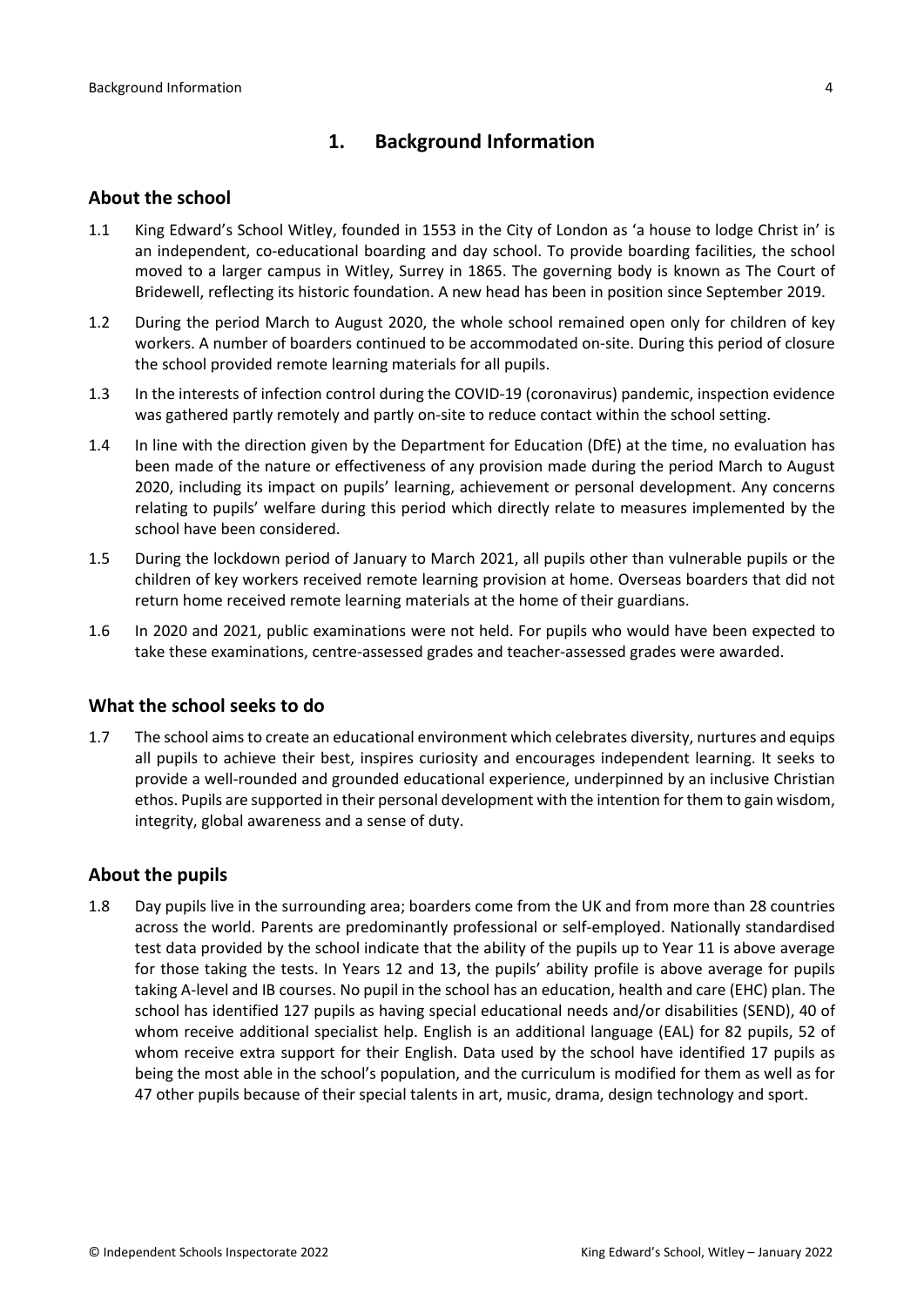## <span id="page-4-0"></span>**2. Regulatory Compliance Inspection**

## <span id="page-4-1"></span>**Preface**

The Independent Schools Inspectorate (ISI) is approved by the Secretary of State to inspect schools which are, or whose heads are, in membership of the associations which form the Independent Schools Council (ISC) and report on the extent to which they meet the Independent School Standards ('the standards') in the Schedule to the Education (Independent School Standards) Regulations 2014, including the National Minimum Standards for Boarding ('boarding NMS'), where applicable. Additionally, inspections report on the school's accessibility plan under Schedule 10 of the Equality Act 2010 and the ban on corporal punishment under section 548 of the Education Act 1996. Inspections also comment on the progress made to meet any compliance action points set out in the school's most recent statutory inspection.

ISI inspections are also carried out under the arrangements of the ISC Associations for the maintenance and improvement of the quality of their membership.

**This is a FOCUSED COMPLIANCE INSPECTION which was combined with an inspection of EDUCATIONAL QUALITY. The FOCUSED COMPLIANCE inspection reports only on the school's compliance with the standards**, **including the boarding NMS.** The standards represent minimum requirements and judgements are given either as **met** or as **not met**. All schools are required to meet all the standards applicable to them. Where the minimum requirements are not met, this is clearly indicated in the relevant section of the report and the school is required to take the actions specified. In this focused compliance inspection, key standards have been inspected in detail. These are the standards on safeguarding; measures to guard against bullying; arrangements for pupils' health and safety; arrangements to check the suitability of staff; the provision of information; the handling of parents' complaints; and other related aspects of leadership and management. The remaining standards and requirements are deemed to continue to be met unless evidence to the contrary has been found.

Inspections do not include matters that are outside of the regulatory framework described above, such as: an exhaustive health and safety audit; compliance with data protection requirements; an in-depth examination of the structural condition of the school, its services or other physical features; contractual arrangements with parents; an investigation of the financial viability of the school or its accounting procedures.

Inspectors may be aware of individual safeguarding concerns, allegations and complaints as part of the inspection process. Such matters will not usually be referred to specifically in published reports in this document but will have been considered by the team in reaching its judgements.

Links to the standards and requirements can be found here: The Education (Independent School Standards) Regulations 2014, National Minimum Standards for Boarding Schools.

**COVID-19: Inspection judgements do not cover the period March to August 2020 inclusive.**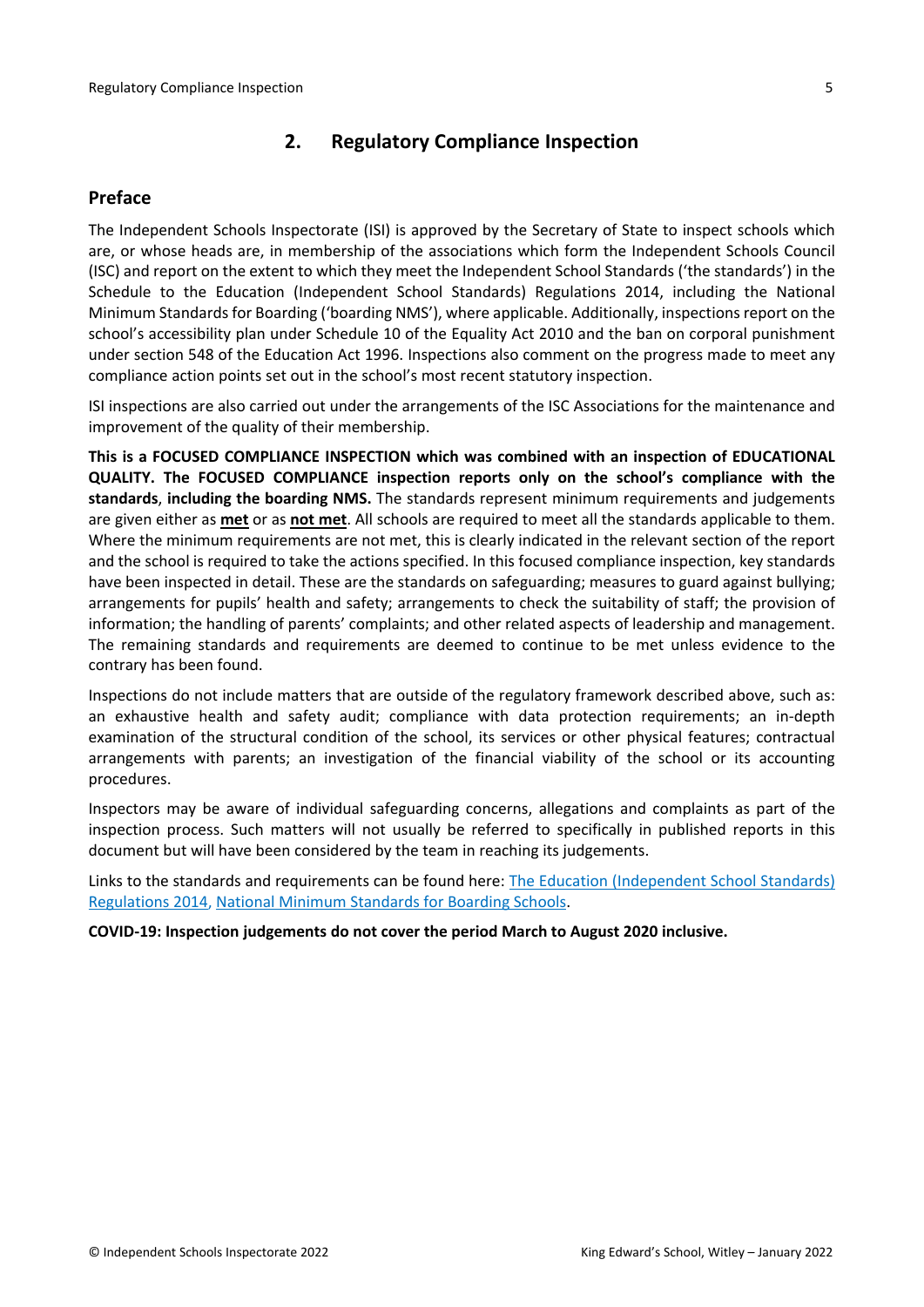## <span id="page-5-0"></span>**Key findings**

**2.1 The school meets the standards in the schedule to the Education (Independent School Standards) Regulations 2014, the National Minimum Standards for Boarding Schools 2015 and associated requirements and no further action is required as a result of this inspection.**

## <span id="page-5-1"></span>**PART 1 – Quality of education provided**

- 2.2 At GCSE in the years 2018 to 2021, performance has confirmed that teaching enables pupils to make good progress in the context of Part 1 paragraph 3(a).
- 2.3 In the sixth form, IB and A-level resultsin the years 2018 to 2021 have confirmed that teaching enables pupils to make good progress in the context of Part 1 paragraph 3(a). Results in IB examinations have been higher than worldwide norms.
- 2.4 The curriculum is documented, supported by appropriate plans and schemes of work for the pupils and covers the required breadth of material. The teaching enables pupils to make good progress, encompasses effective behaviour management and is supported by suitable resources. A suitable framework for the assessment of pupils' performance is in place.
- 2.5 Pupils receive relationships and sex education except in so far as they are lawfully excused. The school has consulted parents and published a written statement of its policy which has regard to the relevant statutory guidance.
- **2.6 The standards relating to the quality of education [paragraphs 1–4] are met.**

## <span id="page-5-2"></span>**PART 2 – Spiritual, moral, social and cultural development of pupils**

- 2.7 Principles and values are actively promoted which facilitate the personal development of pupils as responsible, tolerant, law-abiding citizens. Boarders' views are actively encouraged, and their opinions and concerns are appropriately considered by staff. Any prefect system operating in the school is suitably managed.
- **2.8 The standard relating to spiritual, moral, social and cultural development [paragraph 5] and NMS 17 and 19 are met.**

## <span id="page-5-3"></span>**PART 3 – Welfare, health and safety of pupils**

- 2.9 Arrangements are made to safeguard and promote the welfare of pupils by means that pay due regard to current statutory guidance; good behaviour is promoted; bullying is prevented so far as reasonably practicable; health and safety requirements are met, including those relating to fire safety; provision is made for first aid. Pupils are properly supervised; admission and attendance registers are maintained, as required, and there is a strategic approach to risk assessment. A disability access plan is in place.
- 2.10 An appropriate induction process for pupils new to boarding is implemented, and suitable provision is made for boarders' medical and health care, their food and drink and for managing boarders' laundry and possessions. Boarders have suitable contact with friends and family and access to a programme of activities. Boarding staff are appropriately trained and deployed.
- **2.11 The standardsrelating to welfare, health and safety [paragraphs 6–16], the requirement of Schedule 10 of the Equality Act 2010, the ban on corporal punishment under section 548 of the Education Act 1996, and NMS 2–4, 6–12, 15 and 16 are met.**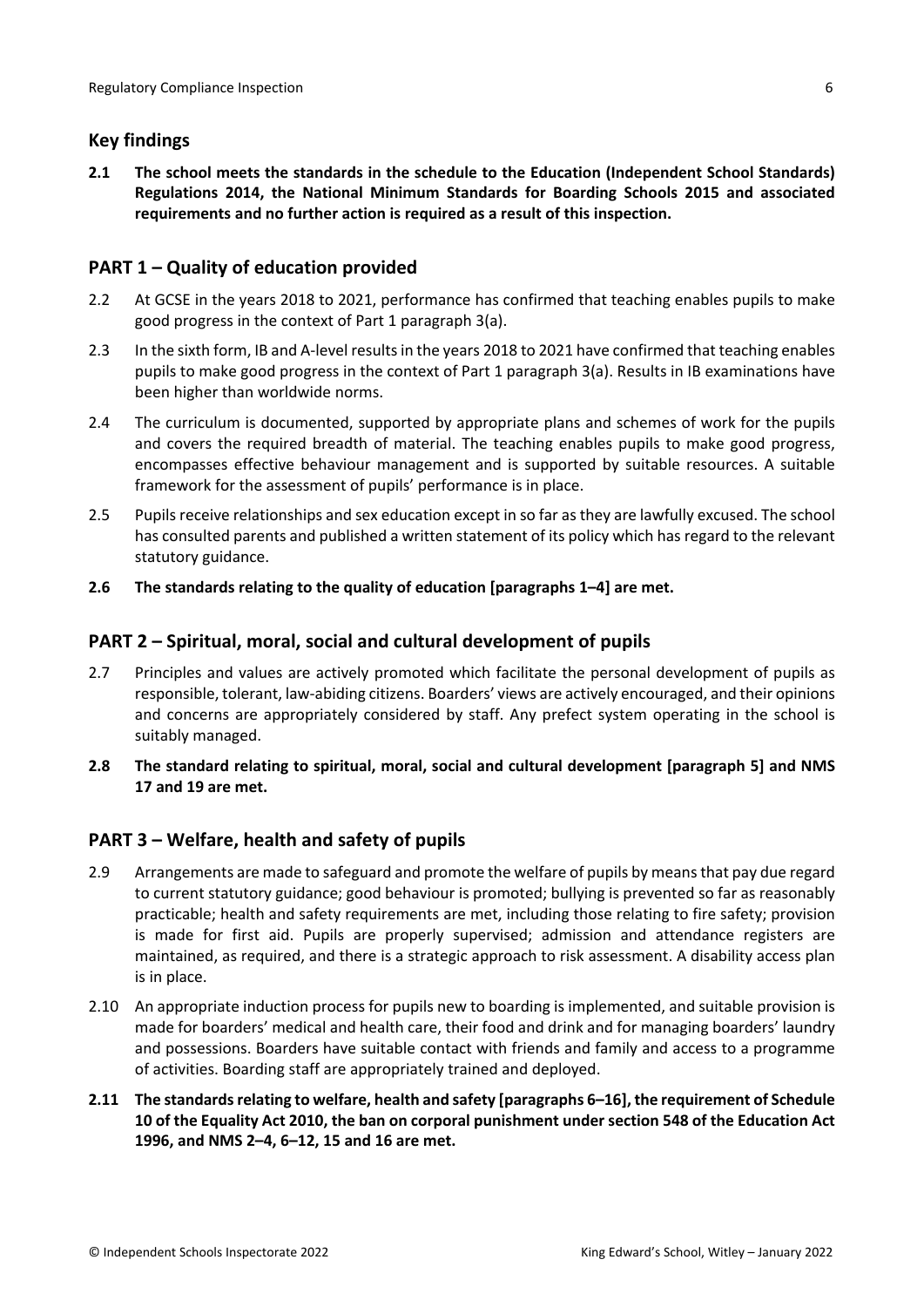## <span id="page-6-0"></span>**PART 4 – Suitability of staff, supply staff, and proprietors**

- 2.12 The school makes appropriate checks to ensure the suitability of staff, supply staff and proprietors, and a register is kept as required. Visitors to boarding accommodation are appropriately supervised and the school's arrangements for guardianship are suitably managed.
- **2.13 The standards relating to the suitability of those in contact with pupils at the school [paragraphs 17–21] and NMS 14 are met.**

#### <span id="page-6-1"></span>**PART 5 – Premises of and accommodation at schools**

2.14 Suitable toilet and changing facilities, and showering facilities where required by the standard, and appropriate accommodation for pupils' medical and therapy needs are provided. The premises are maintained to a standard commensurate with health and safety; acoustics and lighting are appropriate; water provision is adequate. Suitable outdoor space is provided for physical education and outdoor play. Boarding accommodation is adequate for the needs of all boarders, and safeguards and promotes their welfare.

#### **2.15 The standardsrelating to the premises and accommodation [paragraphs 22–31] and NMS 5 are met.**

#### <span id="page-6-2"></span>**PART 6 – Provision of information**

- 2.16 A range of information is published, provided or made available to parents, inspectors and the Department for Education. This includes details about the proprietor, the ethos of the school and the curriculum, and of the school's arrangementsfor admission, behaviour and exclusions, bullying, health and safety, first aid, details of the complaints procedure, and the number of complaints registered under the formal procedure during the preceding school year, and the provision for any with education, health and care plans or English as an additional language. It also includes particulars of the school's academic performance during the preceding school year, inspection reports and (for parents only) a report at least annually of their own child's progress. The safeguarding policy is posted on the school's website. A suitable statement of boarding principles and practice is published by the school.
- **2.17 The standard relating to the provision of information [paragraph 32] and NMS 1 are met.**

#### <span id="page-6-3"></span>**PART 7 – Manner in which complaints are handled**

- 2.18 Parental complaints, if any, are handled effectively through a three-stage process, (informal, formal and a hearing before a panel of three, one of whom isindependent of the school). Each stage has clear time scales, and at the third stage the panel can make findings and recommendations which are communicated to the complainant. Records are kept appropriately, including of any action taken, whether or not a complaint is successful, and identifying those relating to the boarding provision.
- **2.19 The standard relating to the handling of complaints [paragraph 33] and NMS 18 are met.**

#### <span id="page-6-4"></span>**PART 8 – Quality of leadership in and management of schools**

- 2.20 The proprietor ensures that the leadership and management demonstrate good skills and knowledge, and fulfil their responsibilities effectively, so that the other standards are consistently met, and they actively promote the well-being of the pupils. Appropriate leadership and management of boarding ensure that the required policies and records are maintained and effectively monitored.
- **2.21 The standard relating to leadership and management of the school [paragraph 34] and NMS 13 are met.**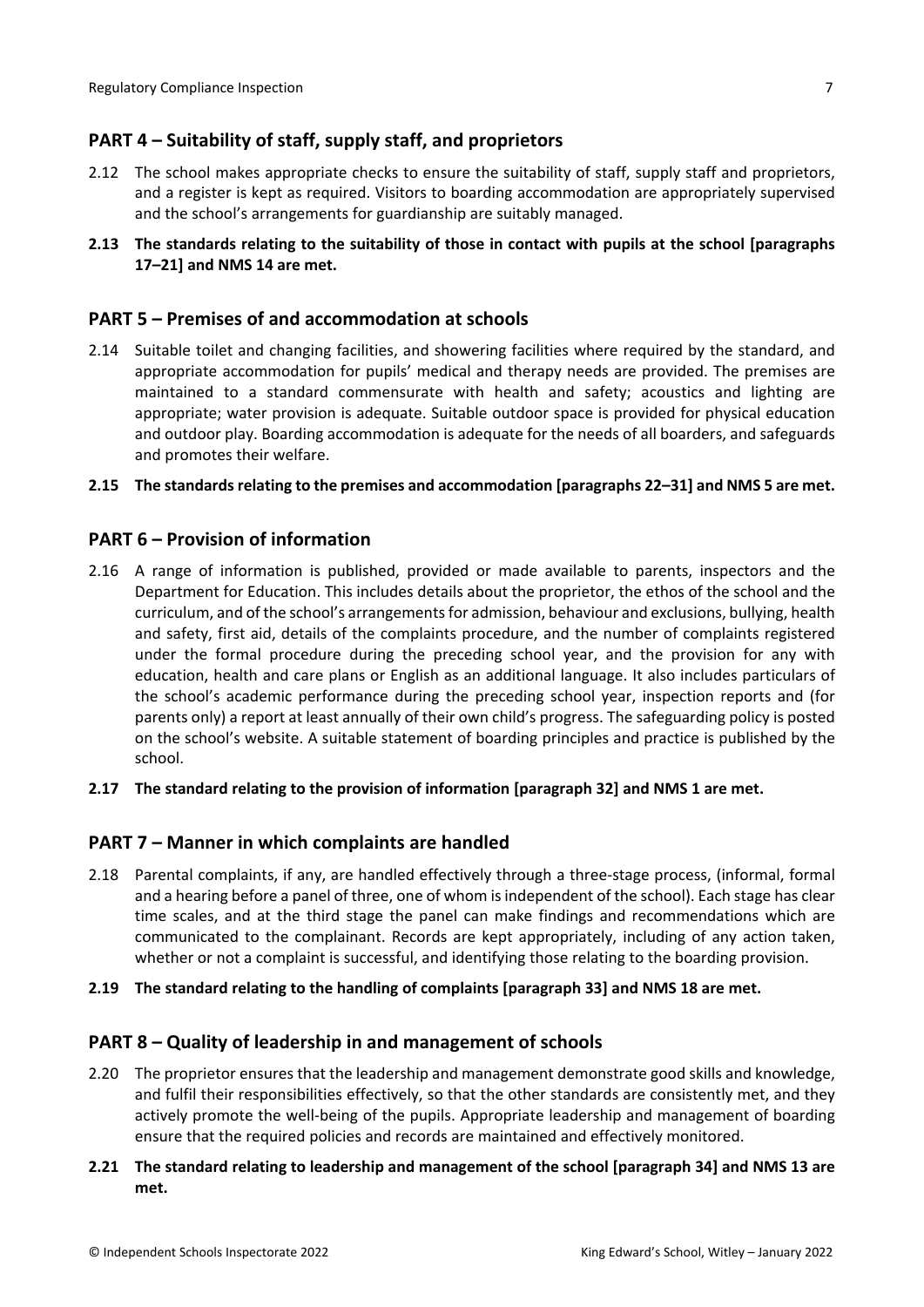## <span id="page-7-0"></span>**3. Educational Quality Inspection**

#### <span id="page-7-1"></span>**Preface**

**The EDUCATIONAL QUALITY inspection reports on the quality of the school's work**. It focuses on the two key outcomes:

- The achievement of the pupils, including their academic development, and
- The personal development of the pupils.

#### **The headline judgements apply one of the ISI descriptors 'excellent', 'good', 'sound' or 'unsatisfactory'.**

Where necessary, National Curriculum nomenclature is used to refer to year groups in the school. Where the school's own names differ from those used nationally, the details are given in the table below:

| King Edward's School, Witley | National Curriculum name |  |
|------------------------------|--------------------------|--|
| <b>First Form</b>            | Year 7                   |  |
| Second Form                  | Year 8                   |  |
| Third Form                   | Year 9                   |  |
| Fourth Form                  | Year 10                  |  |
| Fifth Form                   | Year 11                  |  |
| Lower Sixth                  | Year 12                  |  |
| <b>Upper Sixth</b>           | Year 13                  |  |

## <span id="page-7-2"></span>**Key findings**

- 3.1 The quality of the pupils' academic and other achievements is good.
	- Pupils have a positive approach to learning and their study skills develop well over time, supported by readiness in teaching to provide extra assistance as needed.
	- Pupils have a strong record of sports, music and drama achievement and enjoy physical exercise and a wide variety of activities provided by the co-curricular programme.
	- Pupils are highly competent users of ICT, managing a wide variety of platforms, applications and electronic resources expertly across the curriculum.
	- Pupils demonstrate excellent speaking and listening skills, both in and out of the classroom.
	- Pupils' academic development is constrained by the lack of effective feedback provided in some subjects.
	- Some pupils' progress is restricted by a lack of challenge in teaching which hinders their development of a sense of enquiry.
- 3.2 The quality of the pupils' personal development is excellent.
	- Pupils of all ages demonstrate outstanding levels of respect for diversity and other cultures.
	- Pupils show excellent social development and contribute enthusiastically to boarding and the community.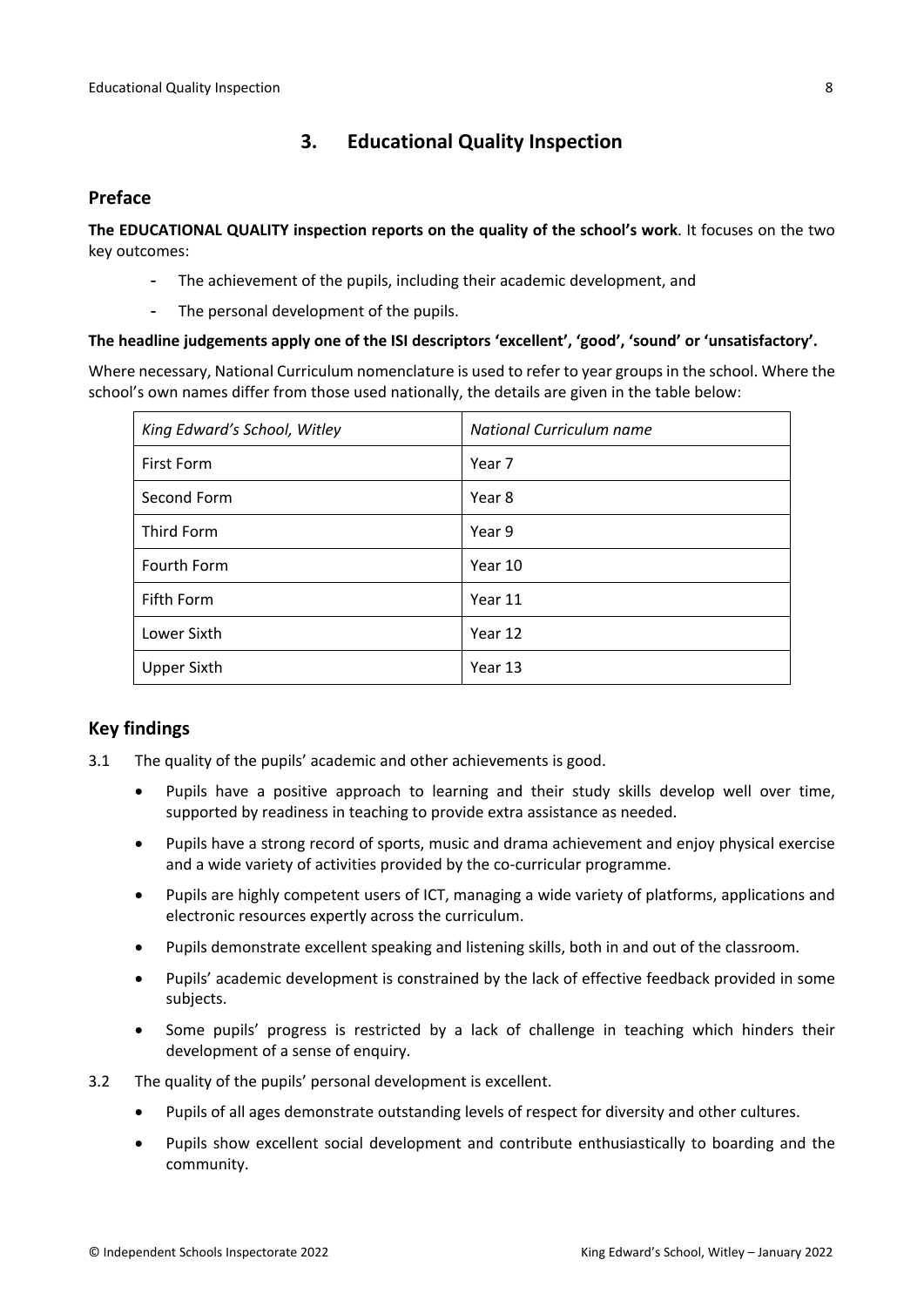- Pupils have a highly developed sense of moral understanding, reflecting thoughtfully on their personal choices.
- Pupils' understanding of the importance of staying safe and keeping physically and mentally healthy is extremely well-developed.

#### <span id="page-8-0"></span>**Recommendations**

- 3.3 The school is advised to make the following improvements:
	- Improve pupils' progress by extending effective feedback to all subject areas.
	- Ensure that teaching is planned sufficiently well to provide all pupils with an appropriate level of challenge for them to enquire for themselves.

#### <span id="page-8-1"></span>**The quality of the pupils' academic and other achievements**

- 3.4 The quality of the pupils' academic and other achievements is good.
- 3.5 Pupils of all abilities, including those with SEND and EAL, achieve well and show commitment to do their best. The following analysis uses attainment data for the years 2018 and 2019; these are the most recent years for which comparative data is available. Results in GCSE in 2018 and 2019 were above the national average and in line with pupils' ability. Results in IB were well above the worldwide norm. The relatively small proportion of pupils taking A levels achieved results in line with their ability. The centre-assessed and teacher-assessed grades in 2020 and 2021 at GCSE and IB show substantial improvement, with results well above the national average at GCSE and significantly above the world-wide norms in IB, with top-performing pupils gaining 44/45 IB points. At A level the cohort size has been much smaller and progress has been as expected for these pupils. The school's own assessment data indicate that, overall, there has been an improvement in pupils' performance in relation to their ability over the last two years with no significant difference apparent in the performance of SEND or EAL pupils. This improvement, which indicates good progress, is a consequence of the pupils' motivation and resilience shown during the uncertainty of the last two years, supported by imaginative and precisely focused presentations and tasks on the school's remote learning platform during lockdowns. A majority of pupils gain places at their first-choice university which include many of the most highly selective universities and competitive courses. They feel well prepared for the next stage in their education and cite the benefits of developing the independent research and time-management skills that their sixth-form courses demand. This is one indication that the school has responded effectively to the recommendation in the previous inspection regarding stretching the most able.
- 3.6 Data show that pupils with EAL taking one-year 'pre-sixth' GCSE courses make good progress, supported by teaching that understands and meets their particular needs. In business management, EAL sixth form pupils demonstrated a very secure use of technical language when discussing sales forecasting, communicating at a level equivalent to those speaking English as their first language. Pupils with SEND also make progress in line with their peers, assisted by tailored provision in teaching. In mathematics, SEND pupils showed resilience when determining lines of symmetry and order of rotation, supported by effective questioning techniques. In responses to the pre-inspection questionnaires, the very large majority of parents stated that their children's specific individual educational needs were effectively met and most pupils agreed that teaching is supportive. They particularly appreciate the quality of the online provision over the past two years which has helped them to make progress.
- 3.7 Pupils of all ages demonstrate secure knowledge, skills and understanding. In the pre-inspection questionnaires, the very large majority of pupils confirmed that teaching shows good subject knowledge and inspection evidence supportsthis view. Pupils develop good, and sometimes excellent,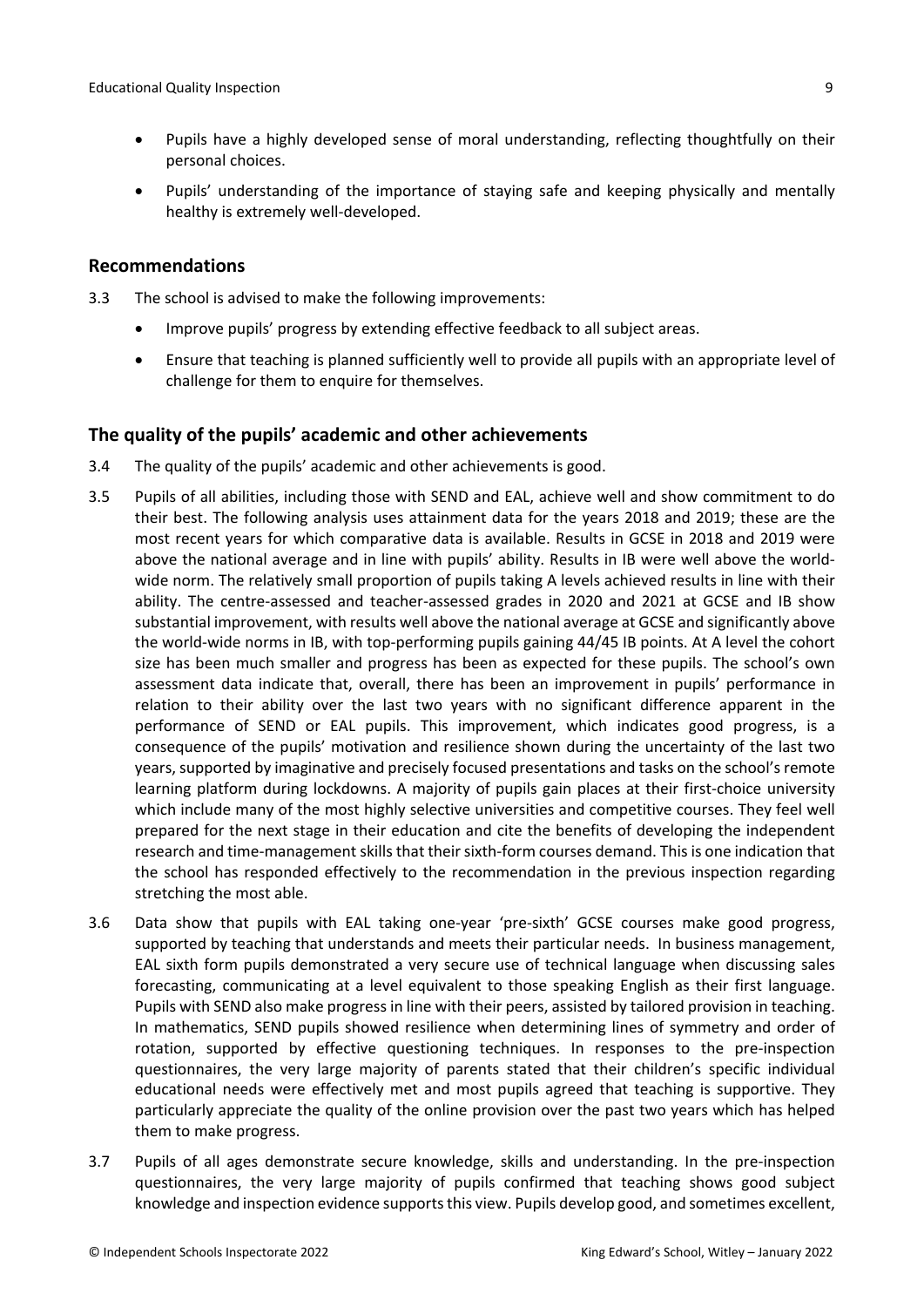numeracy skills. In sixth-form mathematics, pupils worked with confidence independently to develop a formula for a given geometric series and applied their understanding to different sequences correctly, explaining their rationale accurately. In sixth-form psychology, pupils showed excellent data management skills as they analysed a pupil survey on obedience.

- 3.8 Pupils' use of ICT skills across the curriculum is excellent. In interviews they spoke of the confidence they gain through the compulsory ICT curriculum in Years 7 to 9. They were seen to transfer these skills to different areas of the curriculum with ease. In food technology, pupils worked with great confidence when manipulating the 'Eatwell' diagram; whilst in art, focusing on artist Joseph Cornell, pupils navigated the school's virtual learning platform with ease to access resources which they skilfully deployed.
- 3.9 Overall, pupils are well motivated and work sensibly. They have high expectations of themselves and appreciate that learning new material requires dedication and application. They recognise the benefits of collaborative learning. Boarders appreciate the regular times set aside for study in the boarding house, saying that it helps them learn to manage their workload well. Pupils speak assuredly about the importance of time management and regular revision; they are confident in their use of books, journals and online resourcesto support their learning. Pupils demonstrate higher thinking skills when faced with challenging tasks, for example analysing the linguistic effects of a political speech successfully in English and selecting information and hypothesising from it competently in geography.
- 3.10 Pupils' excellent creative skills are evident in the abundant high-quality artwork displayed across the school. This includes imaginative ceramics, printing, textile work, sketching and painting. Art sketchbooks in GCSE show strong levels of motivation and engagement through the research and illustrations produced. High levels of creativity were also seen in GCSE drama where pupils applied their knowledge of stagecraft and costume highly effectively to the text. They engaged enthusiastically in small groups, collaborating extremely well and involving staff in discussion about emerging ideas. However, on occasion, pupils' progress is inhibited when they are not challenged sufficiently to reach their full potential. This observation is also reflected in a small minority of the pupils' questionnaire responses. Leadership and management recognise this and have begun to develop work for younger pupils focussed on developing a greater spirit of enquiry.
- 3.11 Pupils' speaking and listening communication skills are consistently high. They collaborate extremely well. Sixth-form musicians showed strong listening skills when engaged in analysing different cadences to create a strong bass line. In GCSE geography, pupils worked well in pairs to gather and analyse information on a sustainable city in Brazil; their presentations and the ensuing discussion showed a secure use of geographical terms. Sixth-form pupils' speaking skills in German are of a high standard. Their interest in the topic of advertising encouraged them to ask searching questions in the target language. Good linguistic skills were also displayed in a history class. Pupils showed a strong grasp of the concept of propaganda and were able to explore effectively whether or not a current push for vaccinations is propaganda or advertising. Pupils' written communication is good and most pupils are able to write in a variety of appropriate styles, according to the tasks. Nevertheless, pupils' work and their performance in some lessons indicate that their progress is impeded in some areas of the curriculum when they do not receive effective feedback.
- 3.12 Pupils demonstrate considerable enjoyment in and engagement with a wide range of activities. Some individuals achieve highly through being enabled to focus on particular talents through modification of the curriculum. Notable successes are evident in achieving placesin national, county and area sports teams. Recent individual pupil achievements include a Youth World Championship silver medal in combined climbing, membership of the national level squad for cycling, and of the Independent Schools Football Association (ISFA) national squad. Pupils taking LAMDA examinations achieve at extremely high levels. The chapel choir has an excellent standard and regularly sings in the City of London for various guild events as well as at many cathedrals in the south of England. Pupils gain places in the National Youth Choir of Great Britain and also regularly win places at leading conservatoires.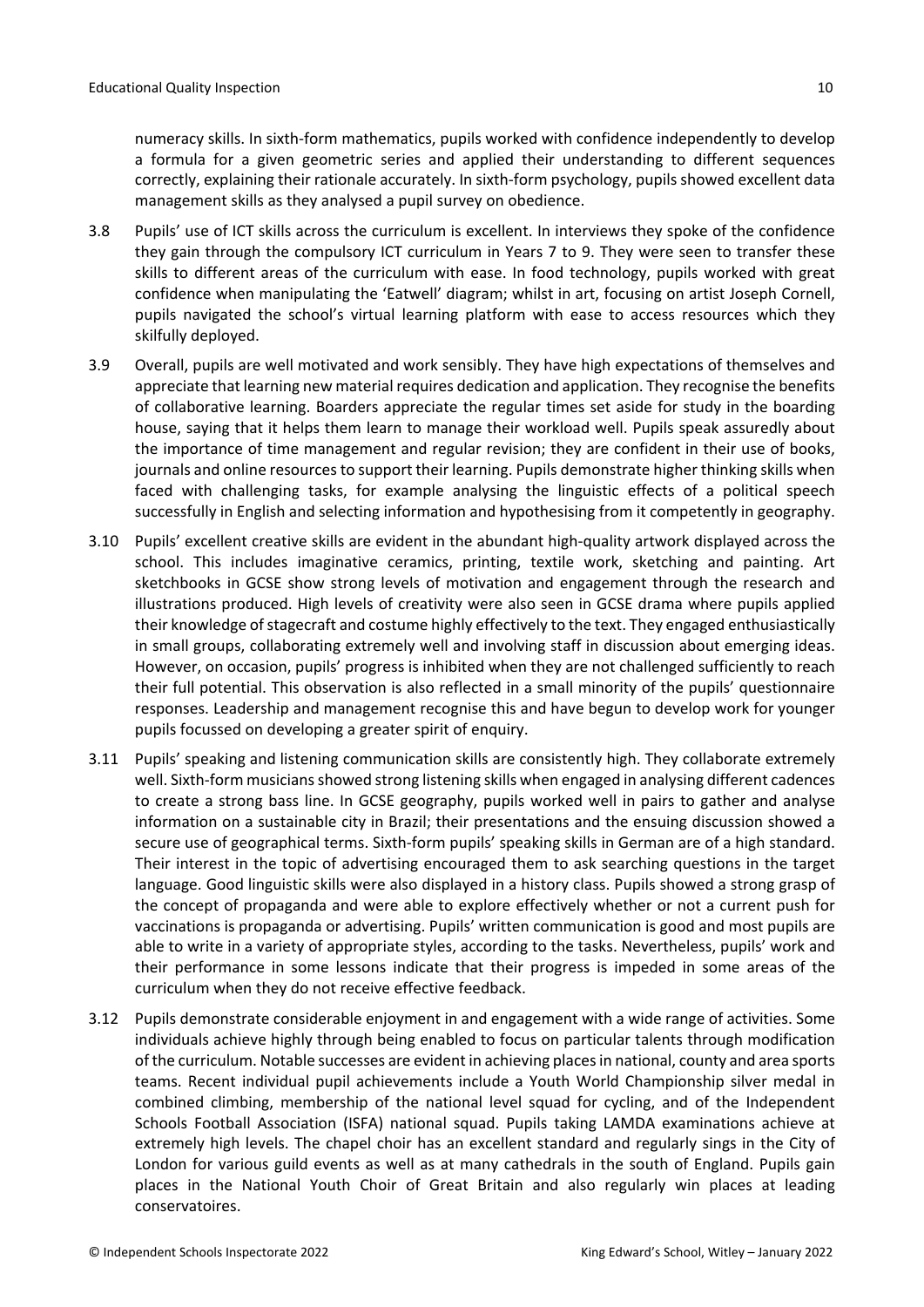## <span id="page-10-0"></span>**The quality of the pupils' personal development**

- 3.13 The quality of the pupils' personal development is excellent.
- 3.14 Pupils of all ages display an excellent understanding of issues of diversity and cultural inclusion. All pupils regardless of their backgrounds, culture or faith speak extremely warmly of the inclusive community within the school. This is fully and successfully promoted by governance, leadership and management. In the questionnaire most pupils recognised the school's diverse boarding community as one which chimes with its aim to provide a welcoming, supportive environment. Pupils fully espouse the school's maxim of 'united by diversity'; it is their lived experience. They are pleased to be part of what inspection evidence confirms is a welcoming, socially diverse and multi-cultural institution. They recognise that living within it expands their horizons.
- 3.15 Pupils demonstrate excellent levels ofself-confidence and self-discipline, evident in the quality of their discussion with inspectors, their contributions in class and in co-curricular activities. They are extremely articulate and speak freely. They are appreciative of encouragement and support from staff, using this as motivation for further progress. Pupils have a strong sense of who they are, inculcated through excellent personal, social and health education (PSHE) and pastoral programmes and through the inclusive ethos of the school. They are quick to express how much their self-esteem has grown since joining the school, through the many opportunities they are given. Pupils have a strong sense of their own voice, which results in a culture in which ideas are shared with conviction and sincerity. As they move up the school they learn to persist in class and on the sports field. In preparation for their part in a school production of *Twelfth Night*, pupils persevered well to learn challenging lines.
- 3.16 Pupils relish opportunities given to take responsibility for their decision-making in school, not least in the boarding houses' weekly meetings, using this wisely to contribute to their own and others' wellbeing. Younger boarders speak very warmly about older members of the House, citing them as strong role models. Recognising the opportunities given to make decisions about their own work, pupils talk with enthusiasm about this aspect of school life. In careers sessions they are supported to make appropriate choices about future study plans. In PSHE they discuss effectively how poor decisions can have a wide impact, helping them to understand the importance of wise choices.
- 3.17 Pupils have a very strong appreciation of the non-material aspects of life. The value they place on their friendships underlines the importance of feelings and emotions. They take solace in listening to music in chapel which they recognise as an inspiring space. They respond positively to being actively encouraged to use it for times of personal reflection or prayer. All pupils spoken to said that the ability to access a variety of quiet spaces for thinking time in school and in their boarding houses was important to them. Inspired by their peers' high-quality art on display throughout the school, pupils value the opportunity to pause and reflect on this creativity. They also enjoy the chance to absorb the peacefulness of the natural world in the school grounds.
- 3.18 Pupils' moral understanding is excellent and exemplifies the school's aim to engender moral values, personal standards, integrity, self-discipline and respect. Pupils exhibit a very strong sense of right and wrong; they show respect for behavioural expectations. They accept that for a community to function there must be a fairly and consistently applied system of rules and inspection evidence confirms this to be the situation in their school. Pupils are taught to reflect upon what it means to act responsibly and they behave extremely well towards all members of the school community. This is reflected in the pupils' questionnaire results in which a large majority agreed that pupils are kind and respect each other. Pupils' desire to become peer mentors underlines their wish to act responsibly and behave respectfully, as well as to help others. Their discussion with inspectors demonstrated a willingness to contribute their opinions in a mature and responsible way.
- 3.19 Pupils collaborate extremely well in lessons and around the school. They work together effectively to achieve successful outcomes and are respectful of others' views, even when disagreeing with them. They care about each other irrespective of gender or any protected characteristics and often praise and encourage their peers' efforts. There is a clear sense of collective responsibility and, from this, a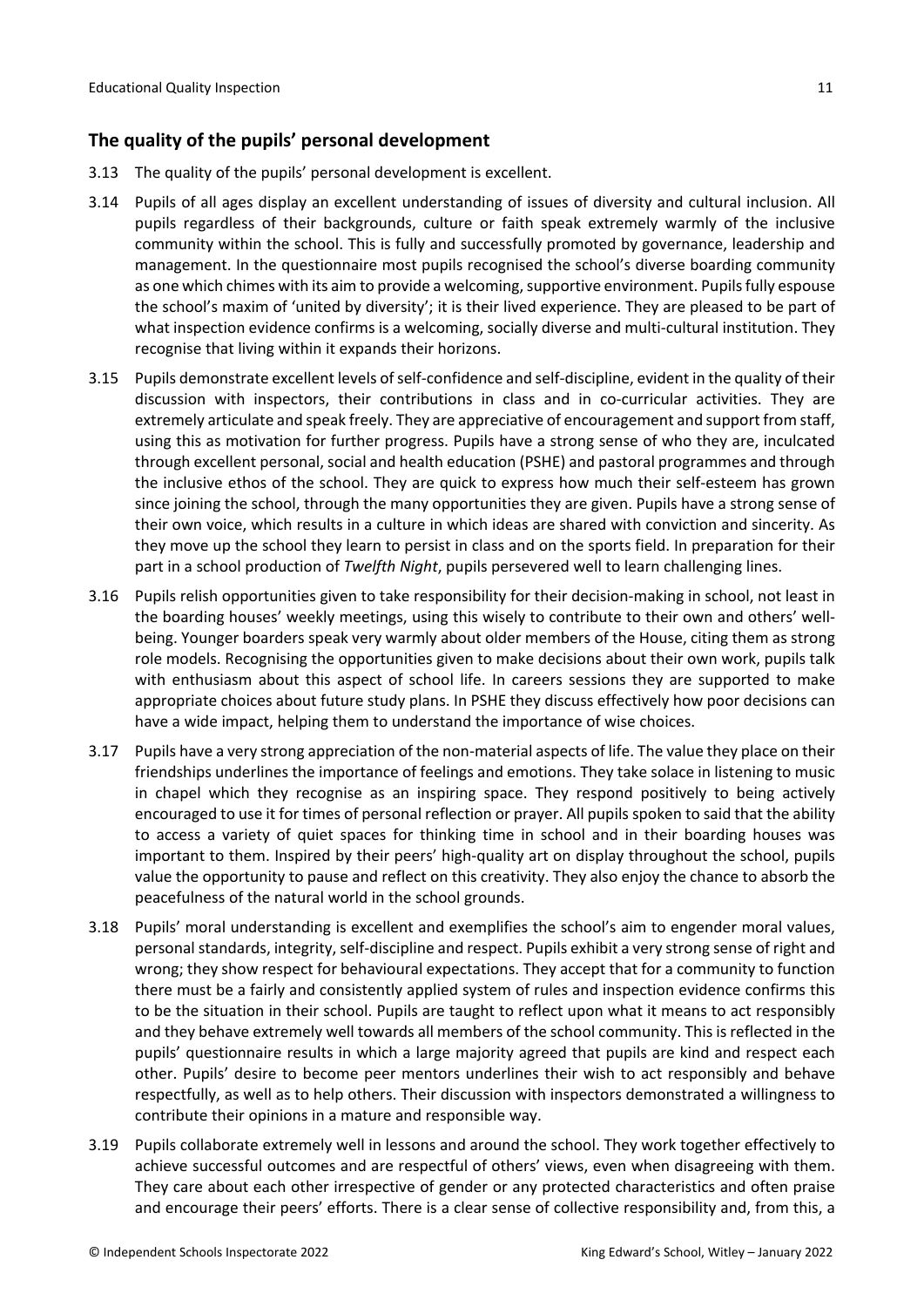desire to be involved in the future development of the school. They speak of the joy that belonging to the choir and working towards performance brings. In a design technology class skilled pupils supported those new to the subject, whilst in a tutor group pupils prepared for an examination by revising in very supportive pairs. In computer science, very high levels of engagement and motivation ensured that pupils worked together successfully to problem solve as they developed websites.

- 3.20 Pupils' contributions to others, to the school and the community are excellent. They relish the responsibilities they are given in their boarding houses, such as organising inter-house events, and speak with respect and warmth about the prefect body. They also appreciate the school's successful peer mentoring scheme which encourages sympathetic conversations between pupils of all ages. Pupils are keen to contribute to the school community through their membership of the school and house councils. They articulate clear and ambitious ideas about future developments in school. A small minority of pupils in the questionnaire felt that the school does not always listen to their ideas or act to make things right. Inspectors raised these issues in discussion with pupils; most did not agree with these points of view. Inspection evidence shows that the school has acted on suggestions from pupils effectively in various areas. They enjoy volunteering in the neighbourhood and have taken part in a variety of local projects from helping to build a well-being garden to volunteering in local primary schools. They also contribute to the locality by giving their time to charity shops in the nearby town and visiting the elderly. Pupils showed notable creativity and initiative when taking part in the school's COVID-19 lockdown remote activity programme. Some challenged themselves to create audiobooks for local care homes, others wrote letters to the elderly or raised money for charity by drawing a new piece of art every day or undertaking a mountain bike challenge. Some thoughtfully helped elderly neighbours at home by dog walking, shopping, and gardening.
- 3.21 Pupils' sense of how to stay safe is highly developed. They understand the importance of good physical and mental health. Leadership and management are highly effective in promoting the school's focus on the importance of well-being, this being supported by the governing body's decisions to expand the school's counselling services and appoint an assistant head of inclusion and wellbeing. Pupils frequently acknowledge that the school's focus on well-being helps them to make good choices. For example, the very well thought-out PSHE programme supports the promotion of living healthily in the broadest sense of the phrase and pupils respond by showing an extremely strong awareness of this. Grateful for the many opportunities for fresh air and exercise available to them, pupils make excellent use of the facilities and wide-ranging choice of sporting activities to look after their mental and physical well-being. Year 10 pupils shared practical ideas for managing stress in a tutorial and, in sports, pupils demonstrated useful activities for warming up to avoid injury. Pupils have an enhanced understanding of nutrition, as seen in food technology lessons. This is borne out by the choices they make at meals. Questionnaire results showed that a minority of pupils are critical of school food but observation of the availability, menus and conversations with pupils during the inspection supported the view that the school promotes a healthy lifestyle.